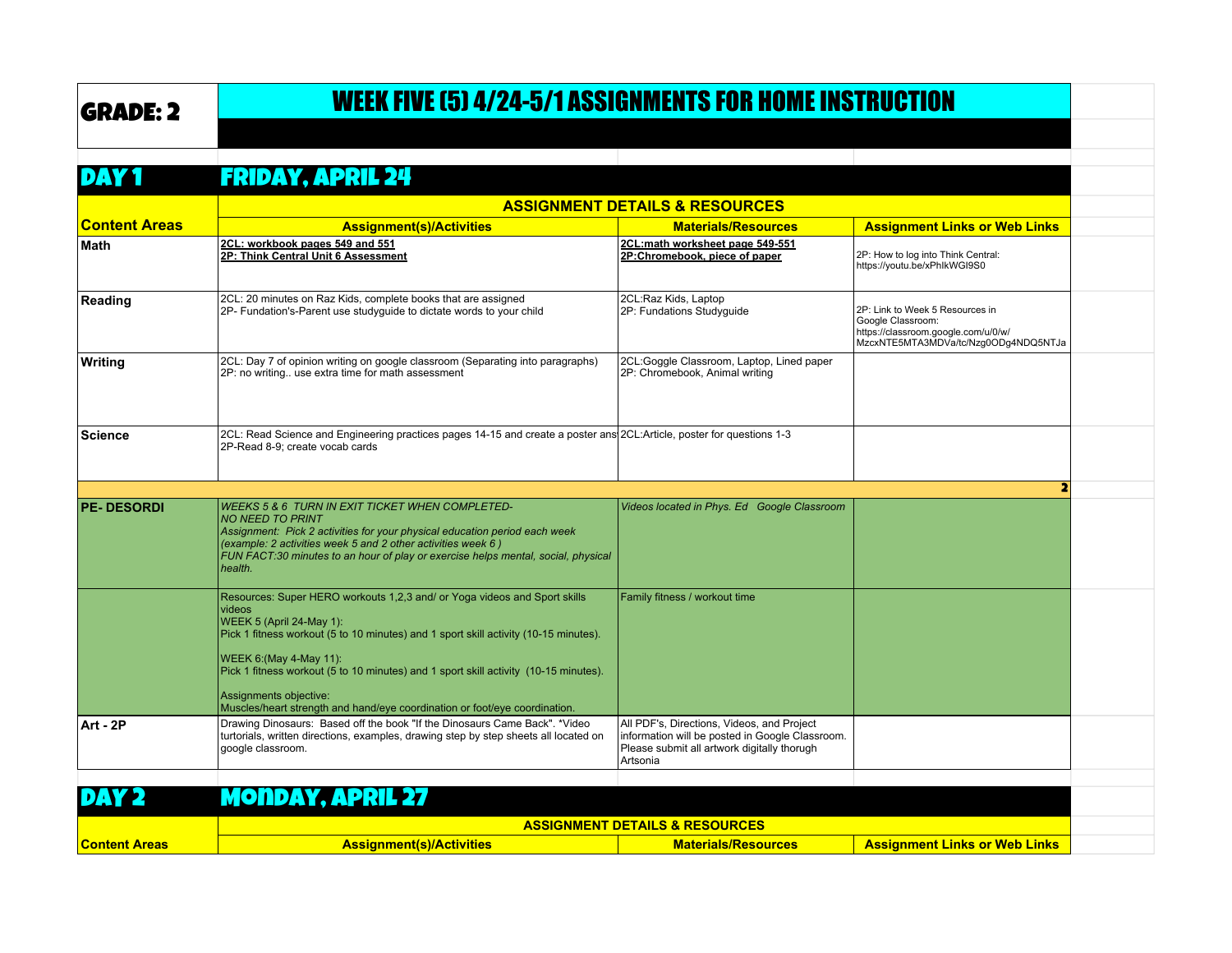| <b>Math</b>                                    | 2CL: Complete math workbook pages 555 and 557<br>2P-7.1 pg 468-469 numbers 1-7                                                                                                                                                                                                          | 2CL:math worksheet pages 555-557<br>2P-Math book Vol 2.<br>bag of money                                                                                  |                                                                                                                                   |  |
|------------------------------------------------|-----------------------------------------------------------------------------------------------------------------------------------------------------------------------------------------------------------------------------------------------------------------------------------------|----------------------------------------------------------------------------------------------------------------------------------------------------------|-----------------------------------------------------------------------------------------------------------------------------------|--|
| Reading                                        | 2CL:20 minutes on Raz Kids, complete books that are assigned<br>2P: Fundations-Parents use studyguide to dictate words to your child                                                                                                                                                    | 2CL:Password card, laptop<br>2P: Studyguide-Quiz on Wednesday                                                                                            |                                                                                                                                   |  |
| Writing                                        | 2CL: In google classroom complete day 8 "conclusion"<br>2P -Google Classroom "Mrs. Pav's Class Rocks"-<br>Click on the Opinion Writing Assignment<br>Read the directions on slide 1 (same directions as before)<br>work through slides 12-13 (cyan colored) Adding Reasons and examples | 2CL: Laptop, google classroom<br>2P: Chromebook, Rough Draft                                                                                             |                                                                                                                                   |  |
| <b>Science</b>                                 | 2CL:Read "Plants are living things" pages 2-3.<br>2P: Read 10-11; use text features to create vocab cards for the bold and<br>highlighted words                                                                                                                                         | 2CL:On blank paper or index card list 3 basic needs that plants must have to survive<br>2P: pages and index or paper for vocab                           |                                                                                                                                   |  |
|                                                | SPECIALS WEEKLY VIDEO CHAT! COME AND JOIN US WITH QUESTIONS, CONCERNS, OR JUST DROP IN TO SAY HELLO! THE LINK AND DATE/TIME ARE TO THE RIGHT ---->                                                                                                                                      |                                                                                                                                                          |                                                                                                                                   |  |
| <b>Digital Arts/TAG</b>                        | Digital Arts: Please sign into Google Classroom (GCR) for complete directions, links, and information.                                                                                                                                                                                  |                                                                                                                                                          |                                                                                                                                   |  |
| 202-Paylovitch<br><b>DeRosa &amp; Santilli</b> | THIS WEEK STUDENTS WILL BE MAKING PARACHUTES! STUDENTS WILL STUDENTS MUST CLICK ON LINK AND<br>WATCH A VIDEO, CONDUCT AN EXPERIMENT AND RECORD THEIR<br><b>Results on Google Forms, When You are FINISHED CLICK "TURN</b><br><b>IN/SUBMIT" IN GOOGLE CLASSROOM</b>                      | <b>COMPLETE THE ASSIGNMENT ON THE</b><br><b>GOOGLE FORM ------&gt;</b>                                                                                   | <u> https://forms.gle/XBugzbkq7ZrPsRvv7</u>                                                                                       |  |
| Art - 2CL                                      | Drawing Dinosaurs: Based off the book "If the Dinosaurs Came Back". *Video<br>turtorials, written directions, examples, drawing step by step sheets all located on<br>google classroom.                                                                                                 | All PDF's, Directions, Videos, and Project<br>information will be posted in Google Classroom.<br>Please submit all artwork digitally thorugh<br>Artsonia |                                                                                                                                   |  |
| DAY 3                                          | <b>TUESDAY, APRIL 28</b>                                                                                                                                                                                                                                                                |                                                                                                                                                          |                                                                                                                                   |  |
|                                                | <b>ASSIGNMENT DETAILS &amp; RESOURCES</b>                                                                                                                                                                                                                                               |                                                                                                                                                          |                                                                                                                                   |  |
| <b>Content Areas</b>                           | <b>Assignment(s)/Activities</b>                                                                                                                                                                                                                                                         | <b>Materials/Resources</b>                                                                                                                               | <b>Assignment Links or Web Links</b>                                                                                              |  |
| <b>Math</b>                                    | 2CL: math workbook pages 561 and 563<br>2P: 7.1 Homework Page 471-472                                                                                                                                                                                                                   | 2CL:math worksheet pages 561-563<br>2P: Math Book Vol 1. pg 453                                                                                          | 2P: Video on Think Central using iTools:<br>access interactive coins for<br>review and enrichment<br>https://youtu.be/RyB DMreyi0 |  |
| Reading                                        | 2CL-20 minutes on Raz Kids, complete books that are assigned<br>2P-Fundations-Parent dictate words to prepare for tomorrow's quiz                                                                                                                                                       | 2CL:Raz Kids, Laptop<br>2P: Study guide                                                                                                                  |                                                                                                                                   |  |
| Writing                                        | 2CL: In google classroom complete Day 9 "Editing"<br>2P - Google Classroom-slide 14 Separating into Paragraphs (orange colored slide)<br>Feel free to hit Present to view the slide/video in a larger context                                                                           | 2CL:Lined Paper, Google Classroom, Laptop<br>2P: Chromebook; Rough Draft                                                                                 |                                                                                                                                   |  |
| <b>Science</b>                                 | 2CL: Read "Parts of Plants" pages 4-5.<br>2P Read pgs 12-13-use text features to create vocab cards                                                                                                                                                                                     | 2CL: On blank sheet of paper, write the definition of ROOTS and STEMS in your own words<br>2P pages; vocab cards                                         |                                                                                                                                   |  |
|                                                | SPECIALS WEEKLY VIDEO CHAT! COME AND JOIN US WITH QUESTIONS, CONCERNS, OR JUST DROP IN TO SAY HELLO! THE LINK AND DATE/TIME ARE TO THE RIGHT ---->                                                                                                                                      |                                                                                                                                                          |                                                                                                                                   |  |
| <b>Digital Arts/TAG</b>                        | Digital Arts: Please sign into Google Classroom (GCR) for complete directions, links, and information.                                                                                                                                                                                  |                                                                                                                                                          |                                                                                                                                   |  |
| 201-Cavallaro/Luskin<br>DeRosa & Santilli      | THIS WEEK STUDENTS WILL BE MAKING PARACHUTES! STUDENTS WILL <b>STUDENTS MUST CLICK ON LINK AND</b><br>WATCH A VIDEO, CONDUCT AN EXPERIMENT AND RECORD THEIR<br>Results on Google Forms, when you are finished click "TURN<br><b>IN/SUBMIT" IN GOOGLE CLASSROOM</b>                      | <b>COMPLETE THE ASSIGNMENT ON THE</b><br><b>GOOGLE FORM ------&gt;</b>                                                                                   | https://forms.gle/XBugzbkg7ZrPsRvv7                                                                                               |  |
| Library 2P wk 5                                | (2P) Students will use their imagination to create and build a "Reading Fort". Once<br>the "Reading Fort" has been created students will read a story in their fort and take                                                                                                            |                                                                                                                                                          |                                                                                                                                   |  |
|                                                | a picture to send to Mrs. Wendt via email. Please see "Specials GC" for all the fun<br>details.                                                                                                                                                                                         | "Reading Fort" and story books                                                                                                                           | https://classroom.google.<br>com/w/NjEzMTcxNDY3MjRa/t/all                                                                         |  |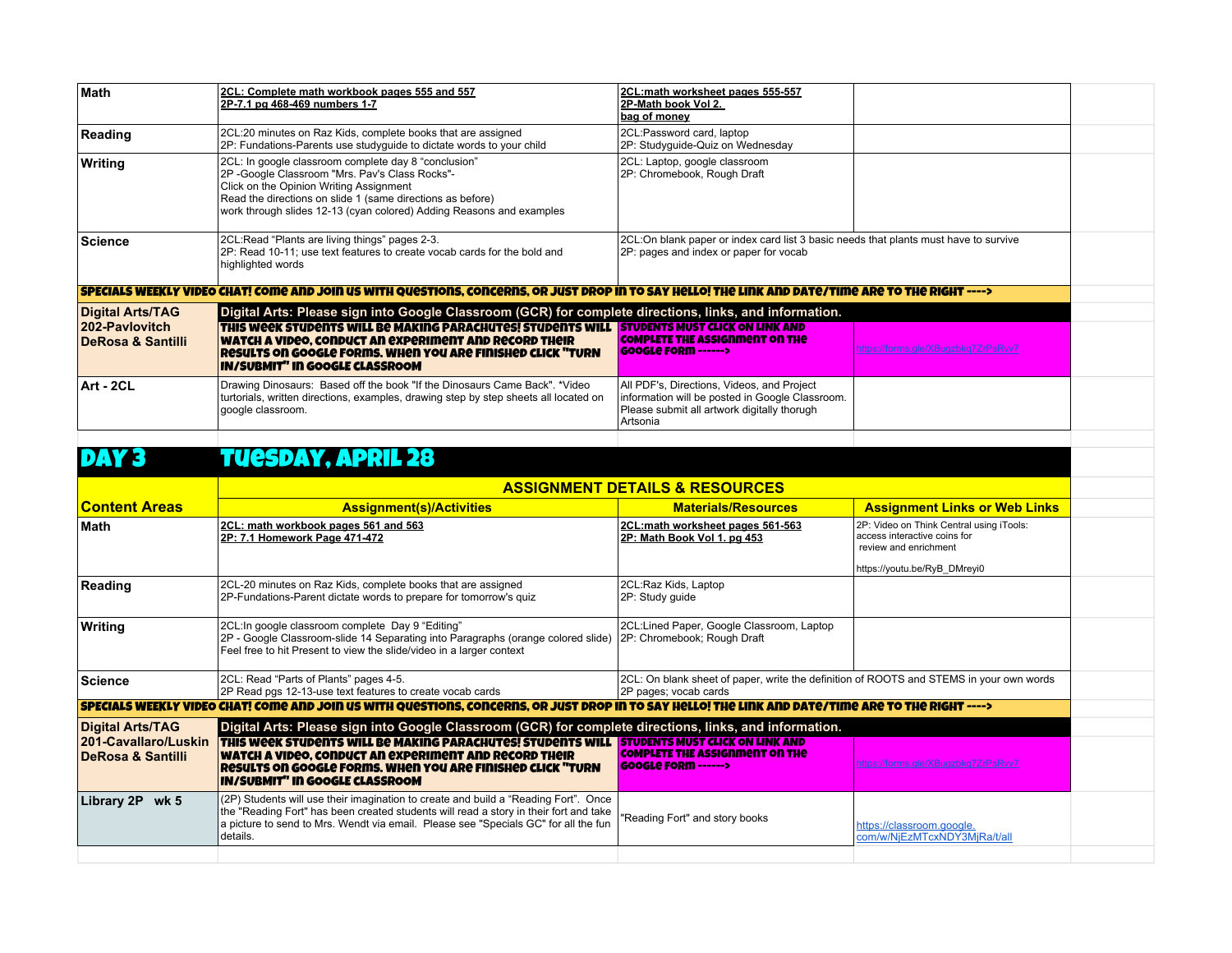|                      | Wednesday, April 29                                                                                                                                                                                                                                                                                                                                                                                                                |                                                                                                                                                                                                                                                                 |                                                                                                                                   |  |
|----------------------|------------------------------------------------------------------------------------------------------------------------------------------------------------------------------------------------------------------------------------------------------------------------------------------------------------------------------------------------------------------------------------------------------------------------------------|-----------------------------------------------------------------------------------------------------------------------------------------------------------------------------------------------------------------------------------------------------------------|-----------------------------------------------------------------------------------------------------------------------------------|--|
|                      |                                                                                                                                                                                                                                                                                                                                                                                                                                    | <b>ASSIGNMENT DETAILS &amp; RESOURCES</b>                                                                                                                                                                                                                       |                                                                                                                                   |  |
| <b>Content Areas</b> | <b>Assignment(s)/Activities</b>                                                                                                                                                                                                                                                                                                                                                                                                    | <b>Materials/Resources</b>                                                                                                                                                                                                                                      | <b>Assignment Links or Web Links</b>                                                                                              |  |
| <b>Math</b>          | 2CL: Math Workbook Pages 655 and 657<br>2P: 7.2 Quarters 474-475 -all problems                                                                                                                                                                                                                                                                                                                                                     | 2CL:math worksheet pages 655-657<br>2P: pages, bag of money                                                                                                                                                                                                     |                                                                                                                                   |  |
| Reading              | 2CL:20 minutes on Raz Kids, complete books that are assigned<br>2P: Fundations-Go into our Fun-da-tion's Google Classroom and complete the<br>Unit 6 Quiz: Listen to the directions per slide                                                                                                                                                                                                                                      | 2CL:Raz Kids, Laptop<br>2P Chromebook                                                                                                                                                                                                                           |                                                                                                                                   |  |
| Writing              | 2CL: In google classroom complete slide Day10 "Publishing<br>2P - no writing today-use extra time for Fundation's quiz                                                                                                                                                                                                                                                                                                             | 2CL:Lined Paper, Google Classroom Laptop<br>2P:                                                                                                                                                                                                                 |                                                                                                                                   |  |
| <b>Science</b>       | 2CL:Read "Leaves" pages 6-7<br>2P: Habitats:<br>Think about what you have read thus far about the different types of habitats<br>and vocabulary, answer the questions in complete sentences and draw a<br>picture of you in your habitat<br>1. Which habitat would you want to visit for a week?<br>2. Why would you want to go there?<br>3. What would you pack for your trip?<br>(picture on top and answers below your picture) | 2CL: Find a leaf outside, describe where you<br>found it, is it from a tree or plant,<br>one attribute about the leaf.<br>2P: paper for answers and drawling                                                                                                    |                                                                                                                                   |  |
|                      | SPECIALS WEEKLY VIDEO CHAT! COMO AND JOIN US WITH QUOSTIONS. CONCORNS. OR JUST DROP IN TO SAY HOLLO! THO LINK AND DATO/TIMO ARO TO THO RIGHT ---->                                                                                                                                                                                                                                                                                 |                                                                                                                                                                                                                                                                 |                                                                                                                                   |  |
| Spanish (2P)         | Numeros 0-31 Count & Label                                                                                                                                                                                                                                                                                                                                                                                                         | previous week's notes, Google Classroom<br>Assignment                                                                                                                                                                                                           | https://docs.google.<br>com/presentation/d/1ENMqz6d8a8g24Q<br>NUYKWEFqr7JvUiyO7MgCkqZ5r ZP<br>$o$ /edit?usp=sharing               |  |
| Library 2CL wk 5     | (2CL) Students will use their imagination to create and build a "Reading Fort".<br>Once the "Reading Fort" has been created students will read a story in their fort<br>and take a picture to send to Mrs. Wendt via email. Please see "Specials GC" for<br>all the fun details.                                                                                                                                                   | "Reading Fort" and story books                                                                                                                                                                                                                                  | https://classroom.google.<br>com/w/NjEzMTcxNDY3MjRa/t/all                                                                         |  |
|                      | <b>THURSDAY, APRIL 30</b>                                                                                                                                                                                                                                                                                                                                                                                                          |                                                                                                                                                                                                                                                                 |                                                                                                                                   |  |
|                      | <b>ASSIGNMENT DETAILS &amp; RESOURCES</b>                                                                                                                                                                                                                                                                                                                                                                                          |                                                                                                                                                                                                                                                                 |                                                                                                                                   |  |
| <b>Content Areas</b> | <b>Assignment(s)/Activities</b>                                                                                                                                                                                                                                                                                                                                                                                                    | <b>Materials/Resources</b>                                                                                                                                                                                                                                      | <b>Assignment Links or Web Links</b>                                                                                              |  |
| <b>Math</b>          | 2CL: math workbook pages 661 and 663<br>2P: 7.2 Homework pg 477-478                                                                                                                                                                                                                                                                                                                                                                | 2CL:math pages 661-663<br>2P: Volume 2 math book, bag of money                                                                                                                                                                                                  | 2P: Video on Think Central using iTools:<br>access interactive coins for review and<br>enrichment<br>https://youtu.be/RyB DMreyi0 |  |
| Reading              | 2CL: 20 minutes on Raz Kids, complete books that are assigned<br>Meet with teachers for guided reading groups<br>2P:Complete assigned RAZ Kids assignment-Students will be recording<br>themselves read (be sure they have a quiet work space)                                                                                                                                                                                     | 2CL:Raz Kids, Laptop<br><b>GR Links:</b><br>Luskin<br>meet.google.com/rrg-gnmu-dgb<br>meet.google.com/pvb-kyoi-tyz<br>meet.google.com/opg-kfnd-wzq<br>Cavallaro<br>meet.google.com/gcn-jigv-nab<br>meet.google.com/xxk-hagj-dxw<br>meet.google.com/cdt-ciam-uob |                                                                                                                                   |  |